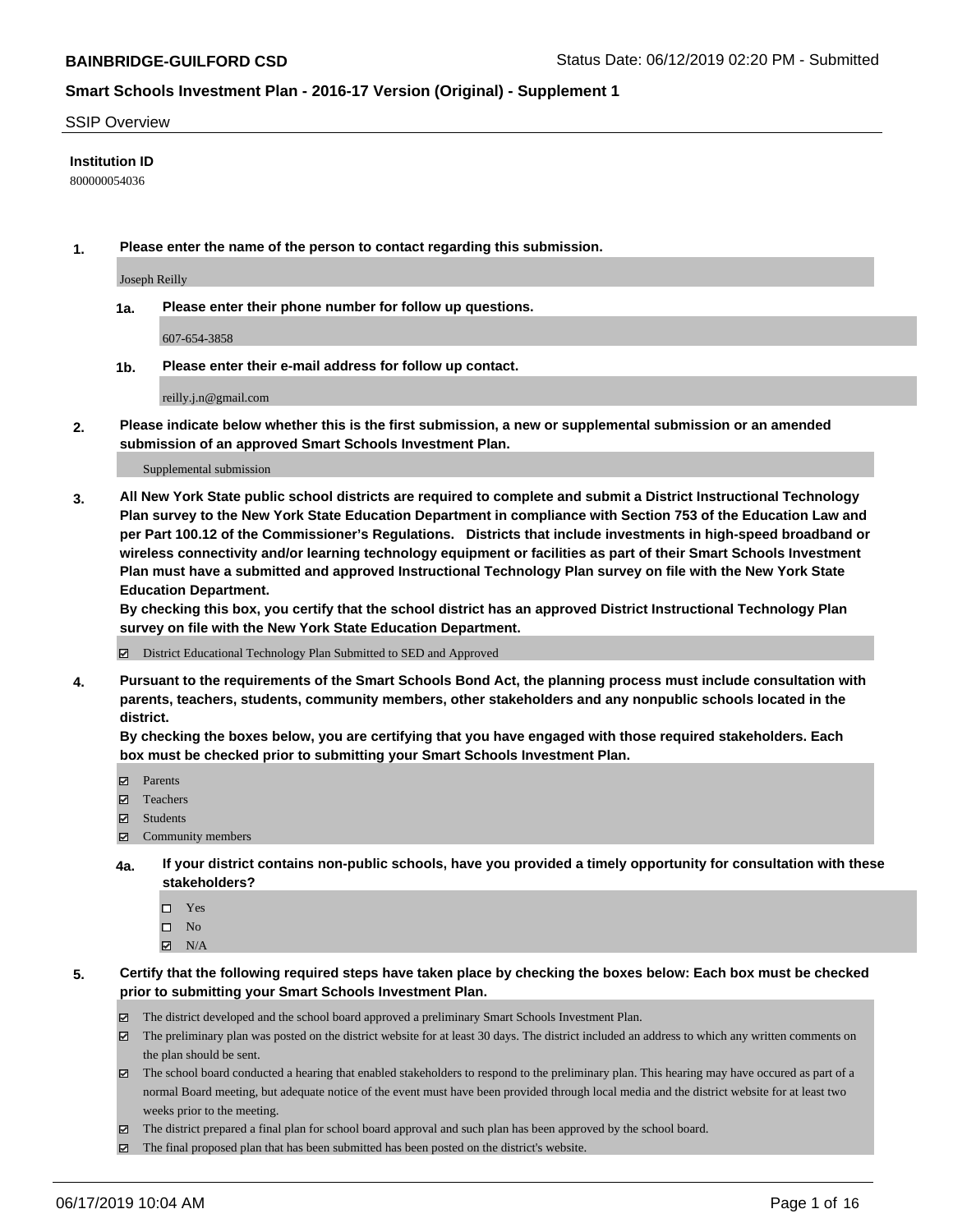SSIP Overview

**5a. Please upload the proposed Smart Schools Investment Plan (SSIP) that was posted on the district's website, along with any supporting materials. Note that this should be different than your recently submitted Educational Technology Survey. The Final SSIP, as approved by the School Board, should also be posted on the website and remain there during the course of the projects contained therein.**

Bainbridge-Guilford Presentation 2.pdf

**5b. Enter the webpage address where the final Smart Schools Investment Plan is posted. The Plan should remain posted for the life of the included projects.**

www.bgcsd.org/Downloads/Bainbridge-Guilford%20Presentation%20(2).pdf

**6. Please enter an estimate of the total number of students and staff that will benefit from this Smart Schools Investment Plan based on the cumulative projects submitted to date.**

930

**7. An LEA/School District may partner with one or more other LEA/School Districts to form a consortium to pool Smart Schools Bond Act funds for a project that meets all other Smart School Bond Act requirements. Each school district participating in the consortium will need to file an approved Smart Schools Investment Plan for the project and submit a signed Memorandum of Understanding that sets forth the details of the consortium including the roles of each respective district.**

 $\Box$  The district plans to participate in a consortium to partner with other school district(s) to implement a Smart Schools project.

#### **8. Please enter the name and 6-digit SED Code for each LEA/School District participating in the Consortium.**

| <b>Partner LEA/District</b> | <b>ISED BEDS Code</b> |
|-----------------------------|-----------------------|
| (No Response)               | (No Response)         |

#### **9. Please upload a signed Memorandum of Understanding with all of the participating Consortium partners.**

(No Response)

**10. Your district's Smart Schools Bond Act Allocation is:**

\$1,033,031

**11. Enter the budget sub-allocations by category that you are submitting for approval at this time. If you are not budgeting SSBA funds for a category, please enter 0 (zero.) If the value entered is \$0, you will not be required to complete that survey question.**

|                                       | Sub-<br>Allocations |
|---------------------------------------|---------------------|
| School Connectivity                   | $\overline{0}$      |
| Connectivity Projects for Communities | $\overline{0}$      |
| <b>Classroom Technology</b>           | $\overline{0}$      |
| Pre-Kindergarten Classrooms           | 0                   |
| Replace Transportable Classrooms      |                     |
| High-Tech Security Features           | 291,828             |
| Totals:                               | 291,828             |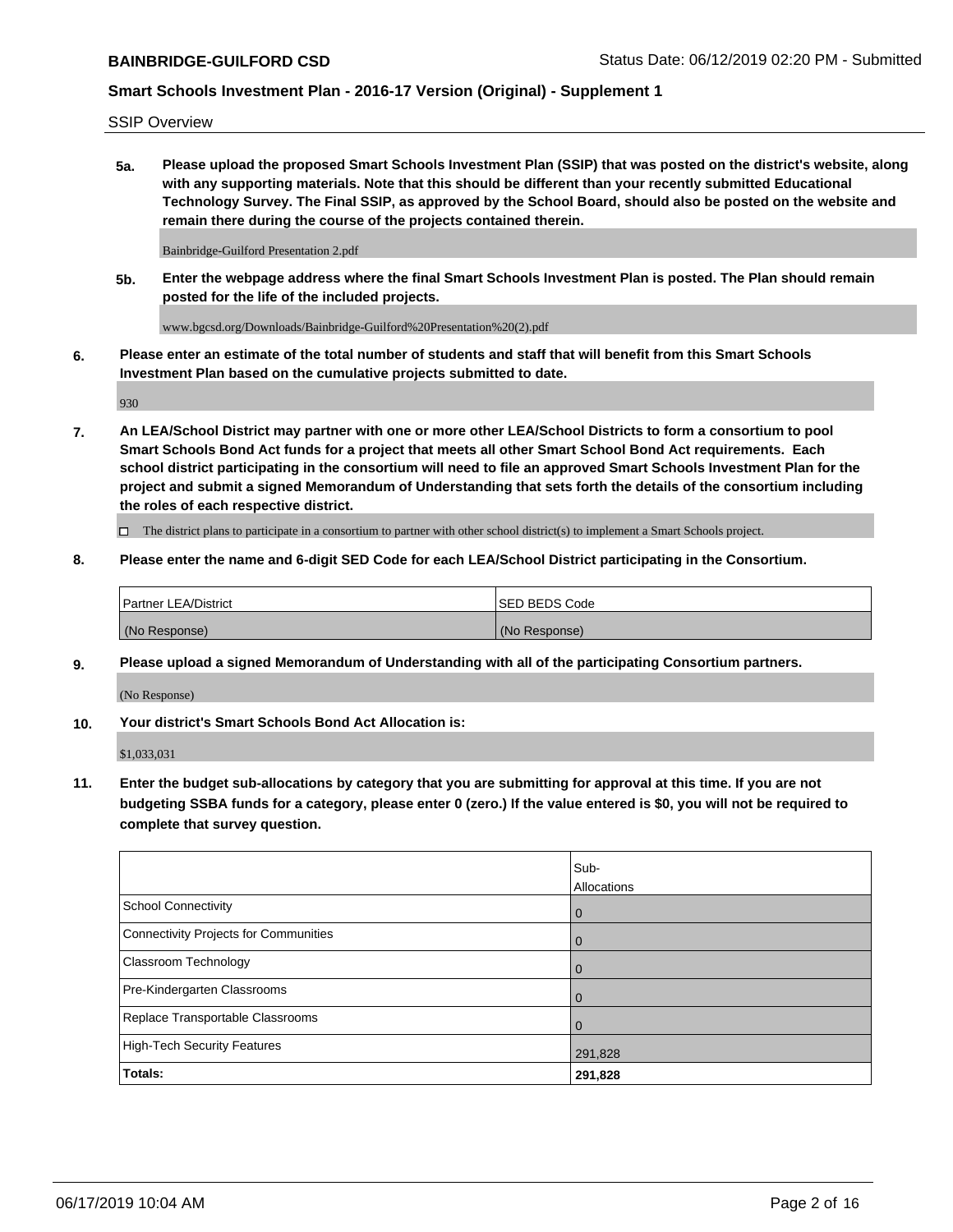School Connectivity

- **1. In order for students and faculty to receive the maximum benefit from the technology made available under the Smart Schools Bond Act, their school buildings must possess sufficient connectivity infrastructure to ensure that devices can be used during the school day. Smart Schools Investment Plans must demonstrate that:**
	- **• sufficient infrastructure that meets the Federal Communications Commission's 100 Mbps per 1,000 students standard currently exists in the buildings where new devices will be deployed, or**
	- **• is a planned use of a portion of Smart Schools Bond Act funds, or**
	- **• is under development through another funding source.**

**Smart Schools Bond Act funds used for technology infrastructure or classroom technology investments must increase the number of school buildings that meet or exceed the minimum speed standard of 100 Mbps per 1,000 students and staff within 12 months. This standard may be met on either a contracted 24/7 firm service or a "burstable" capability. If the standard is met under the burstable criteria, it must be:**

**1. Specifically codified in a service contract with a provider, and**

**2. Guaranteed to be available to all students and devices as needed, particularly during periods of high demand, such as computer-based testing (CBT) periods.**

**Please describe how your district already meets or is planning to meet this standard within 12 months of plan submission.**

(No Response)

**1a. If a district believes that it will be impossible to meet this standard within 12 months, it may apply for a waiver of this requirement, as described on the Smart Schools website. The waiver must be filed and approved by SED prior to submitting this survey.**

 $\Box$  By checking this box, you are certifying that the school district has an approved waiver of this requirement on file with the New York State Education Department.

#### **2. Connectivity Speed Calculator (Required)**

|                         | Number of<br>Students | Multiply by<br>100 Kbps | Divide by 1000 Current Speed<br>to Convert to<br>Required<br>Speed in Mb | l in Mb          | Expected<br>Speed to be<br>Attained Within   Required<br>12 Months | <b>Expected Date</b><br>When<br>Speed Will be<br><b>Met</b> |
|-------------------------|-----------------------|-------------------------|--------------------------------------------------------------------------|------------------|--------------------------------------------------------------------|-------------------------------------------------------------|
| <b>Calculated Speed</b> | (No<br>Response)      | (No Response)           | (No<br>Response)                                                         | (No<br>Response) | (No<br>Response)                                                   | (No<br>Response)                                            |

**3. Describe how you intend to use Smart Schools Bond Act funds for high-speed broadband and/or wireless connectivity projects in school buildings.**

(No Response)

**4. Describe the linkage between the district's District Instructional Technology Plan and the proposed projects. (There should be a link between your response to this question and your response to Question 1 in Part E. Curriculum and Instruction "What are the district's plans to use digital connectivity and technology to improve teaching and learning?)**

(No Response)

**5. If the district wishes to have students and staff access the Internet from wireless devices within the school building, or in close proximity to it, it must first ensure that it has a robust Wi-Fi network in place that has sufficient bandwidth to meet user demand.**

**Please describe how you have quantified this demand and how you plan to meet this demand.**

(No Response)

**6. As indicated on Page 5 of the guidance, the Office of Facilities Planning will have to conduct a preliminary review**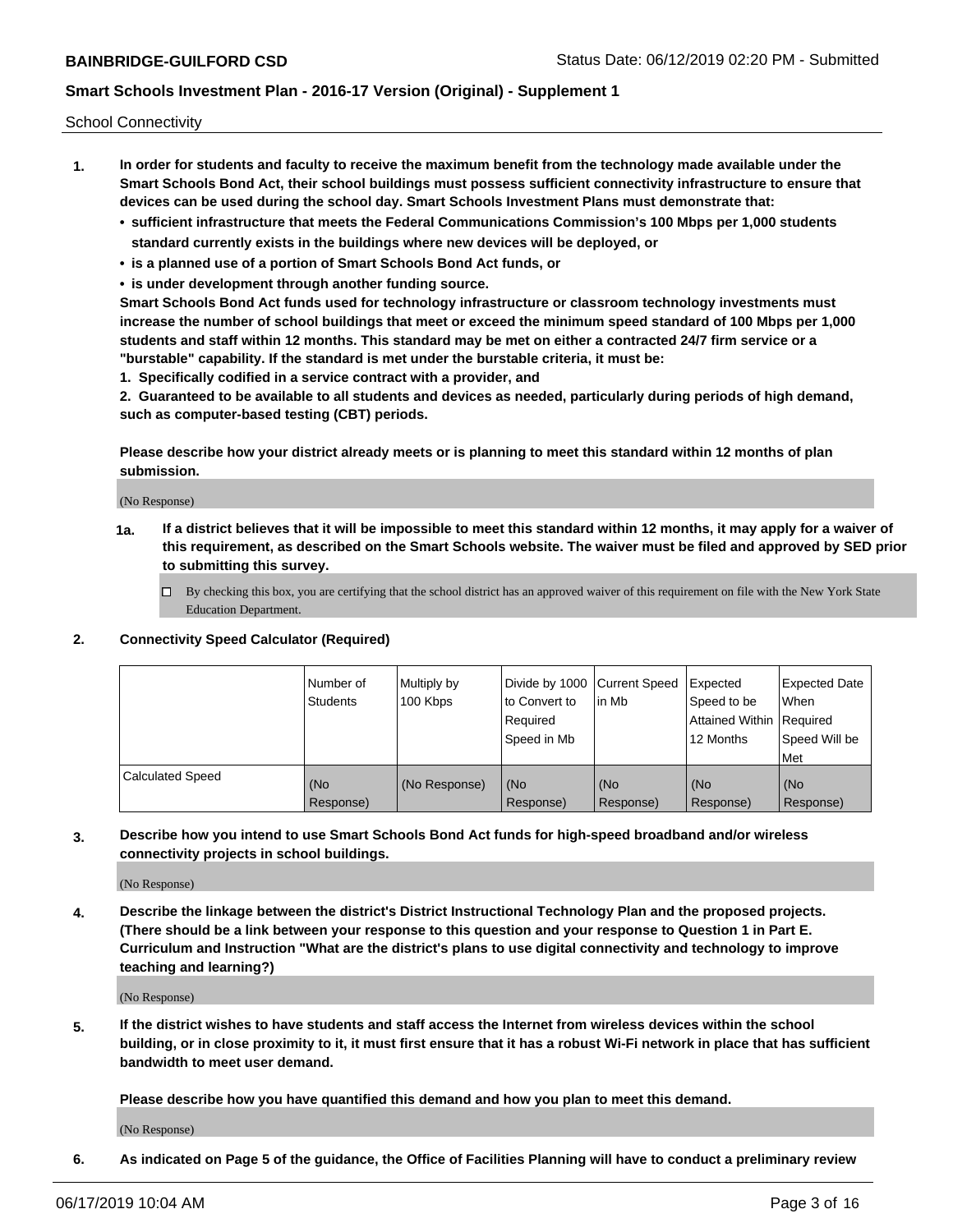School Connectivity

**of all capital projects, including connectivity projects.**

**Please indicate on a separate row each project number given to you by the Office of Facilities Planning.**

| Project Number |  |
|----------------|--|
|                |  |
| (No Response)  |  |
|                |  |

**7. Certain high-tech security and connectivity infrastructure projects may be eligible for an expedited review process as determined by the Office of Facilities Planning.**

**Was your project deemed eligible for streamlined review?**

(No Response)

**8. Include the name and license number of the architect or engineer of record.**

| Name          | License Number |
|---------------|----------------|
| (No Response) | (No Response)  |

**9. If you are submitting an allocation for School Connectivity complete this table. Note that the calculated Total at the bottom of the table must equal the Total allocation for this category that you entered in the SSIP Overview overall budget.** 

|                                            | Sub-              |
|--------------------------------------------|-------------------|
|                                            | <b>Allocation</b> |
| Network/Access Costs                       | (No Response)     |
| <b>Outside Plant Costs</b>                 | (No Response)     |
| School Internal Connections and Components | (No Response)     |
| <b>Professional Services</b>               | (No Response)     |
| Testing                                    | (No Response)     |
| <b>Other Upfront Costs</b>                 | (No Response)     |
| <b>Other Costs</b>                         | (No Response)     |
| Totals:                                    | 0                 |

**10. Please detail the type, quantity, per unit cost and total cost of the eligible items under each sub-category. This is especially important for any expenditures listed under the "Other" category. All expenditures must be eligible for tax-exempt financing to be reimbursed through the SSBA. Sufficient detail must be provided so that we can verify this is the case. If you have any questions, please contact us directly through smartschools@nysed.gov. NOTE: Wireless Access Points should be included in this category, not under Classroom Educational Technology, except those that will be loaned/purchased for nonpublic schools.**

| Select the allowable expenditure | Item to be purchased | Quantity      | <b>Cost per Item</b> | <b>Total Cost</b> |
|----------------------------------|----------------------|---------------|----------------------|-------------------|
| type.                            |                      |               |                      |                   |
| Repeat to add another item under |                      |               |                      |                   |
| each type.                       |                      |               |                      |                   |
| (No Response)                    | (No Response)        | (No Response) | (No Response)        | (No Response)     |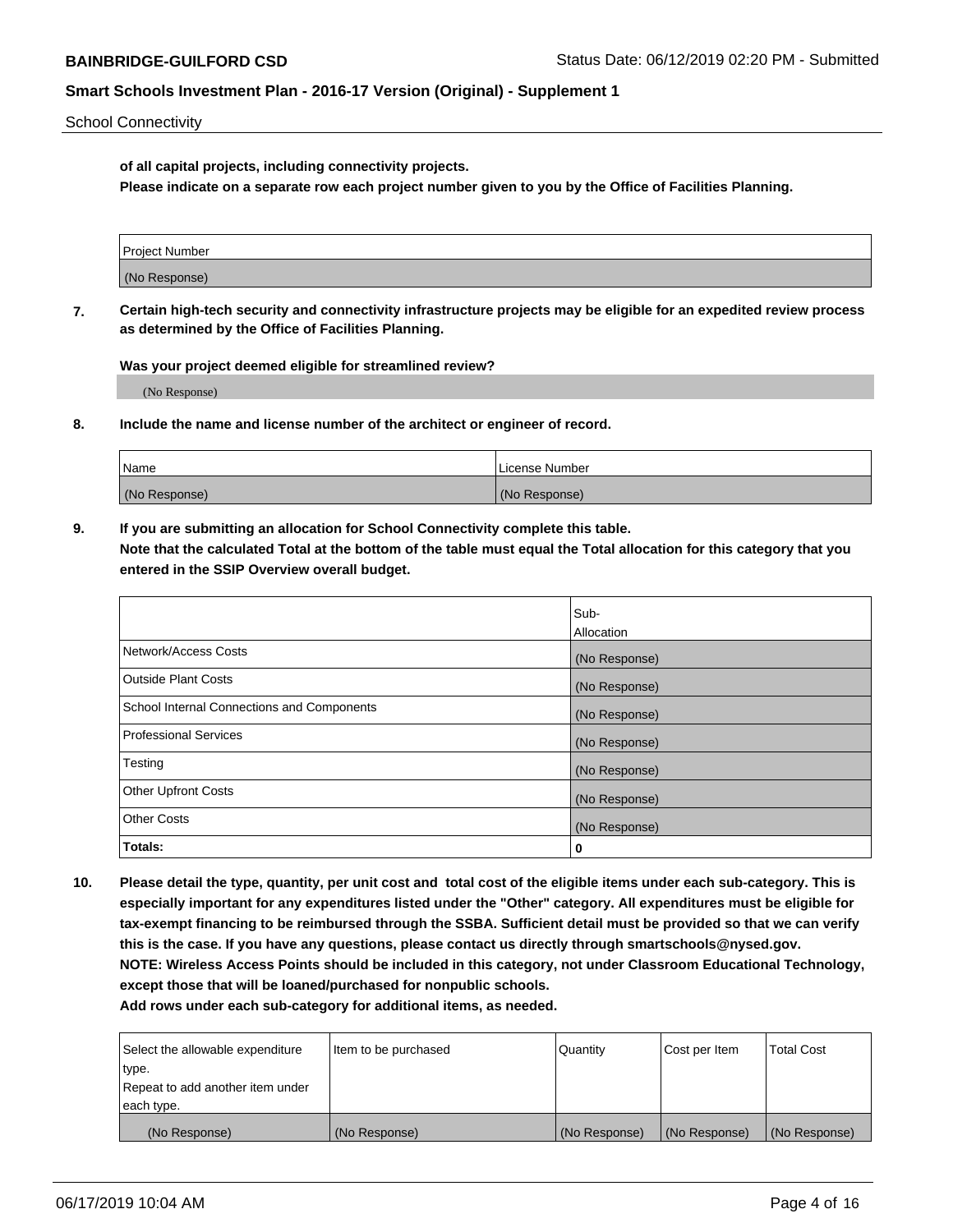Community Connectivity (Broadband and Wireless)

**1. Describe how you intend to use Smart Schools Bond Act funds for high-speed broadband and/or wireless connectivity projects in the community.**

(No Response)

**2. Please describe how the proposed project(s) will promote student achievement and increase student and/or staff access to the Internet in a manner that enhances student learning and/or instruction outside of the school day and/or school building.**

(No Response)

**3. Community connectivity projects must comply with all the necessary local building codes and regulations (building and related permits are not required prior to plan submission).**

 $\Box$  I certify that we will comply with all the necessary local building codes and regulations.

**4. Please describe the physical location of the proposed investment.**

(No Response)

**5. Please provide the initial list of partners participating in the Community Connectivity Broadband Project, along with their Federal Tax Identification (Employer Identification) number.**

| <b>Project Partners</b> | Federal ID#   |
|-------------------------|---------------|
| (No Response)           | (No Response) |

**6. If you are submitting an allocation for Community Connectivity, complete this table.**

**Note that the calculated Total at the bottom of the table must equal the Total allocation for this category that you entered in the SSIP Overview overall budget.**

|                                    | Sub-Allocation |
|------------------------------------|----------------|
| Network/Access Costs               | (No Response)  |
| <b>Outside Plant Costs</b>         | (No Response)  |
| <b>Tower Costs</b>                 | (No Response)  |
| <b>Customer Premises Equipment</b> | (No Response)  |
| <b>Professional Services</b>       | (No Response)  |
| Testing                            | (No Response)  |
| <b>Other Upfront Costs</b>         | (No Response)  |
| <b>Other Costs</b>                 | (No Response)  |
| Totals:                            | 0              |

**7. Please detail the type, quantity, per unit cost and total cost of the eligible items under each sub-category. This is especially important for any expenditures listed under the "Other" category. All expenditures must be capital-bond eligible to be reimbursed through the SSBA. If you have any questions, please contact us directly through smartschools@nysed.gov.**

| Select the allowable expenditure<br>type.      | Item to be purchased | Quantity      | Cost per Item | <b>Total Cost</b> |
|------------------------------------------------|----------------------|---------------|---------------|-------------------|
| Repeat to add another item under<br>each type. |                      |               |               |                   |
| (No Response)                                  | (No Response)        | (No Response) | (No Response) | (No Response)     |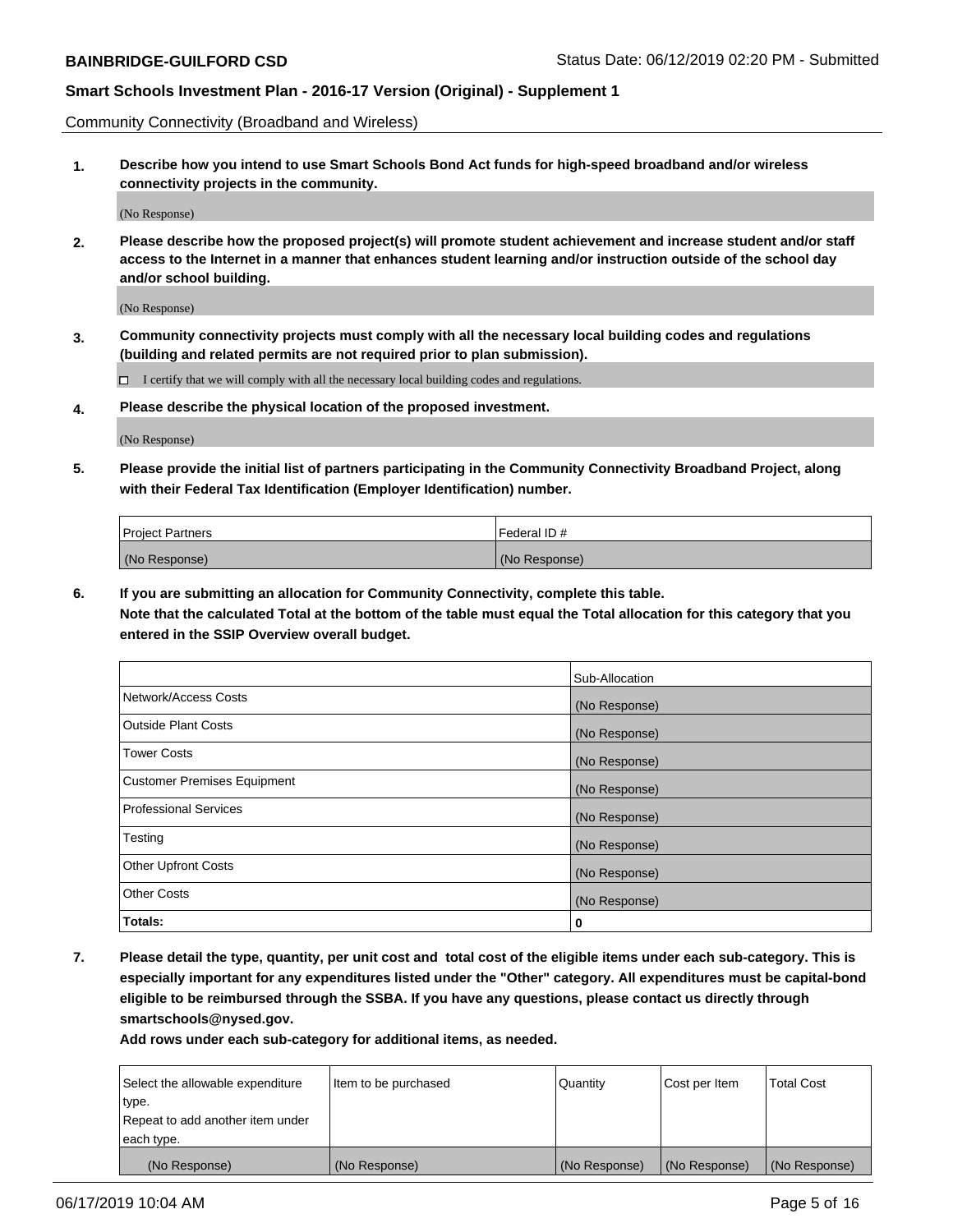#### Classroom Learning Technology

**1. In order for students and faculty to receive the maximum benefit from the technology made available under the Smart Schools Bond Act, their school buildings must possess sufficient connectivity infrastructure to ensure that devices can be used during the school day. Smart Schools Investment Plans must demonstrate that sufficient infrastructure that meets the Federal Communications Commission's 100 Mbps per 1,000 students standard currently exists in the buildings where new devices will be deployed, or is a planned use of a portion of Smart Schools Bond Act funds, or is under development through another funding source. Smart Schools Bond Act funds used for technology infrastructure or classroom technology investments must**

**increase the number of school buildings that meet or exceed the minimum speed standard of 100 Mbps per 1,000 students and staff within 12 months. This standard may be met on either a contracted 24/7 firm service or a "burstable" capability. If the standard is met under the burstable criteria, it must be:**

**1. Specifically codified in a service contract with a provider, and**

**2. Guaranteed to be available to all students and devices as needed, particularly during periods of high demand, such as computer-based testing (CBT) periods.**

**Please describe how your district already meets or is planning to meet this standard within 12 months of plan submission.**

(No Response)

- **1a. If a district believes that it will be impossible to meet this standard within 12 months, it may apply for a waiver of this requirement, as described on the Smart Schools website. The waiver must be filed and approved by SED prior to submitting this survey.**
	- By checking this box, you are certifying that the school district has an approved waiver of this requirement on file with the New York State Education Department.

#### **2. Connectivity Speed Calculator (Required)**

|                         | l Number of<br>Students | Multiply by<br>100 Kbps | to Convert to<br>Required<br>Speed in Mb | Divide by 1000 Current Speed Expected<br>l in Mb | Speed to be<br>Attained Within Required<br>12 Months | <b>Expected Date</b><br>When<br>Speed Will be<br>Met |
|-------------------------|-------------------------|-------------------------|------------------------------------------|--------------------------------------------------|------------------------------------------------------|------------------------------------------------------|
| <b>Calculated Speed</b> | (No<br>Response)        | (No Response)           | (No<br>Response)                         | (No<br>Response)                                 | (No<br>Response)                                     | (No<br>Response)                                     |

**3. If the district wishes to have students and staff access the Internet from wireless devices within the school building, or in close proximity to it, it must first ensure that it has a robust Wi-Fi network in place that has sufficient bandwidth to meet user demand.**

**Please describe how you have quantified this demand and how you plan to meet this demand.**

(No Response)

**4. All New York State public school districts are required to complete and submit an Instructional Technology Plan survey to the New York State Education Department in compliance with Section 753 of the Education Law and per Part 100.12 of the Commissioner's Regulations.**

**Districts that include educational technology purchases as part of their Smart Schools Investment Plan must have a submitted and approved Instructional Technology Plan survey on file with the New York State Education Department.**

- $\Box$  By checking this box, you are certifying that the school district has an approved Instructional Technology Plan survey on file with the New York State Education Department.
- **5. Describe the devices you intend to purchase and their compatibility with existing or planned platforms or systems. Specifically address the adequacy of each facility's electrical, HVAC and other infrastructure necessary to install and support the operation of the planned technology.**

(No Response)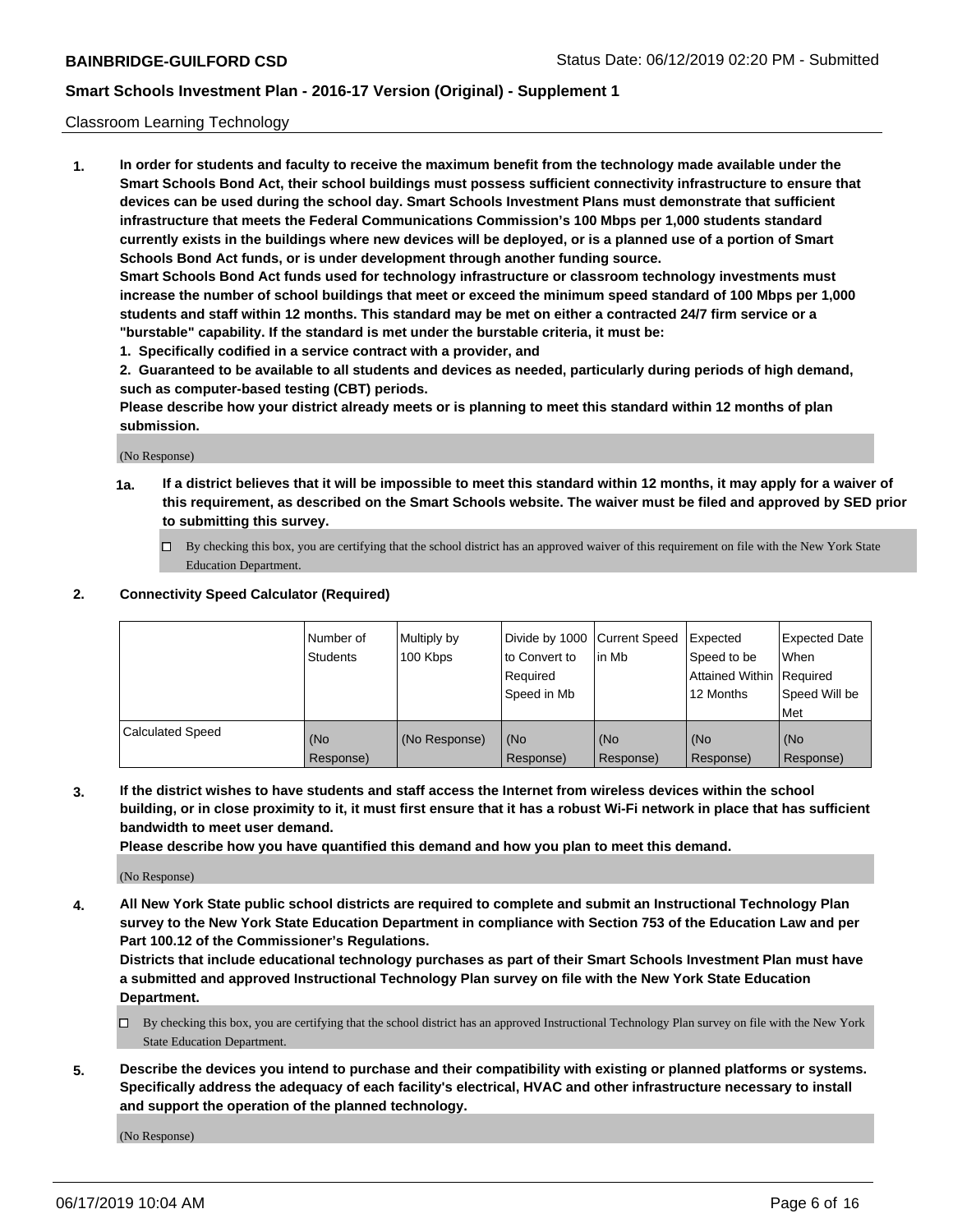#### Classroom Learning Technology

- **6. Describe how the proposed technology purchases will:**
	- **> enhance differentiated instruction;**
	- **> expand student learning inside and outside the classroom;**
	- **> benefit students with disabilities and English language learners; and**
	- **> contribute to the reduction of other learning gaps that have been identified within the district.**

**The expectation is that districts will place a priority on addressing the needs of students who struggle to succeed in a rigorous curriculum. Responses in this section should specifically address this concern and align with the district's Instructional Technology Plan (in particular Question 2 of E. Curriculum and Instruction: "Does the district's instructional technology plan address the needs of students with disabilities to ensure equitable access to instruction, materials and assessments?" and Question 3 of the same section: "Does the district's instructional technology plan address the provision of assistive technology specifically for students with disabilities to ensure access to and participation in the general curriculum?"**

(No Response)

**7. Where appropriate, describe how the proposed technology purchases will enhance ongoing communication with parents and other stakeholders and help the district facilitate technology-based regional partnerships, including distance learning and other efforts.**

(No Response)

**8. Describe the district's plan to provide professional development to ensure that administrators, teachers and staff can employ the technology purchased to enhance instruction successfully.**

**Note: This response should be aligned and expanded upon in accordance with your district's response to Question 1 of F. Professional Development of your Instructional Technology Plan: "Please provide a summary of professional development offered to teachers and staff, for the time period covered by this plan, to support technology to enhance teaching and learning. Please include topics, audience and method of delivery within your summary."**

(No Response)

- **9. Districts must contact the SUNY/CUNY teacher preparation program that supplies the largest number of the district's new teachers to request advice on innovative uses and best practices at the intersection of pedagogy and educational technology.**
	- By checking this box, you certify that you have contacted the SUNY/CUNY teacher preparation program that supplies the largest number of your new teachers to request advice on these issues.
	- **9a. Please enter the name of the SUNY or CUNY Institution that you contacted.**

(No Response)

**9b. Enter the primary Institution phone number.**

(No Response)

**9c. Enter the name of the contact person with whom you consulted and/or will be collaborating with on innovative uses of technology and best practices.**

(No Response)

**10. A district whose Smart Schools Investment Plan proposes the purchase of technology devices and other hardware must account for nonpublic schools in the district.**

**Are there nonpublic schools within your school district?**

Yes

 $\square$  No

**11. Nonpublic Classroom Technology Loan Calculator**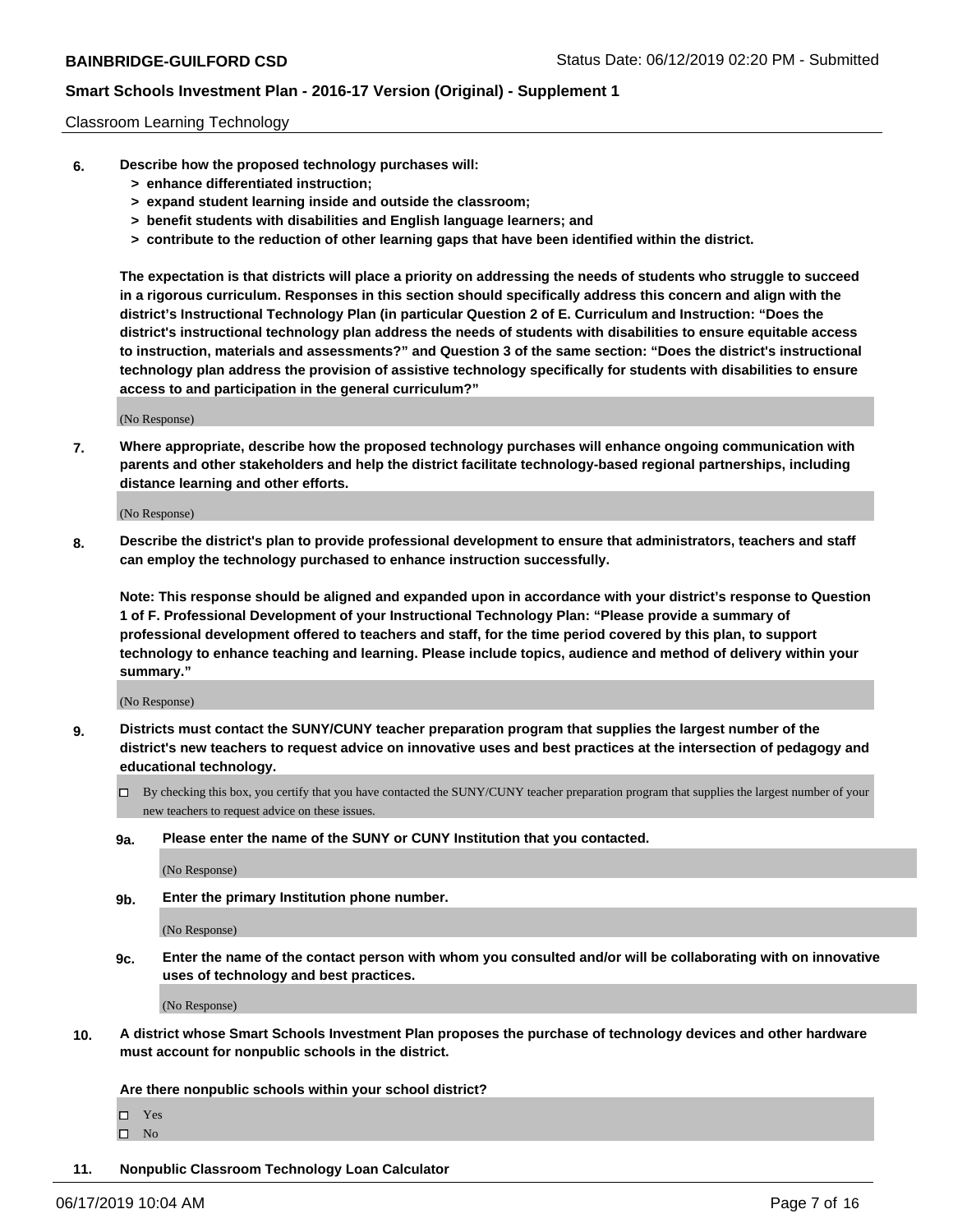#### Classroom Learning Technology

**The Smart Schools Bond Act provides that any Classroom Learning Technology purchases made using Smart Schools funds shall be lent, upon request, to nonpublic schools in the district. However, no school district shall be required to loan technology in amounts greater than the total obtained and spent on technology pursuant to the Smart Schools Bond Act and the value of such loan may not exceed the total of \$250 multiplied by the nonpublic school enrollment in the base year at the time of enactment. See:**

**http://www.p12.nysed.gov/mgtserv/smart\_schools/docs/Smart\_Schools\_Bond\_Act\_Guidance\_04.27.15\_Final.pdf.**

|                                       | 1. Classroom<br>Technology<br>Sub-allocation | 2. Public<br>l Enrollment<br>$(2014 - 15)$ | l 3. Nonpublic<br>l Enrollment<br>$(2014 - 15)$ | l 4. Sum of<br>Public and<br>l Nonpublic<br>Enrollment                                        | 15. Total Per<br>Pupil Sub-<br>l allocation | l 6. Total<br>Nonpublic Loan<br>Amount |
|---------------------------------------|----------------------------------------------|--------------------------------------------|-------------------------------------------------|-----------------------------------------------------------------------------------------------|---------------------------------------------|----------------------------------------|
| Calculated Nonpublic Loan<br>l Amount |                                              |                                            |                                                 | (No Response)   (No Response)   (No Response)   (No Response)   (No Response)   (No Response) |                                             |                                        |

**12. To ensure the sustainability of technology purchases made with Smart Schools funds, districts must demonstrate a long-term plan to maintain and replace technology purchases supported by Smart Schools Bond Act funds. This sustainability plan shall demonstrate a district's capacity to support recurring costs of use that are ineligible for Smart Schools Bond Act funding such as device maintenance, technical support, Internet and wireless fees, maintenance of hotspots, staff professional development, building maintenance and the replacement of incidental items. Further, such a sustainability plan shall include a long-term plan for the replacement of purchased devices and equipment at the end of their useful life with other funding sources.**

 $\Box$  By checking this box, you certify that the district has a sustainability plan as described above.

**13. Districts must ensure that devices purchased with Smart Schools Bond funds will be distributed, prepared for use, maintained and supported appropriately. Districts must maintain detailed device inventories in accordance with generally accepted accounting principles.**

By checking this box, you certify that the district has a distribution and inventory management plan and system in place.

**14. If you are submitting an allocation for Classroom Learning Technology complete this table. Note that the calculated Total at the bottom of the table must equal the Total allocation for this category that you entered in the SSIP Overview overall budget.**

|                         | Sub-Allocation |
|-------------------------|----------------|
| Interactive Whiteboards | (No Response)  |
| Computer Servers        | (No Response)  |
| Desktop Computers       | (No Response)  |
| Laptop Computers        | (No Response)  |
| <b>Tablet Computers</b> | (No Response)  |
| <b>Other Costs</b>      | (No Response)  |
| Totals:                 | 0              |

**15. Please detail the type, quantity, per unit cost and total cost of the eligible items under each sub-category. This is especially important for any expenditures listed under the "Other" category. All expenditures must be capital-bond eligible to be reimbursed through the SSBA. If you have any questions, please contact us directly through smartschools@nysed.gov.**

**Please specify in the "Item to be Purchased" field which specific expenditures and items are planned to meet the district's nonpublic loan requirement, if applicable.**

**NOTE: Wireless Access Points that will be loaned/purchased for nonpublic schools should ONLY be included in this category, not under School Connectivity, where public school districts would list them.**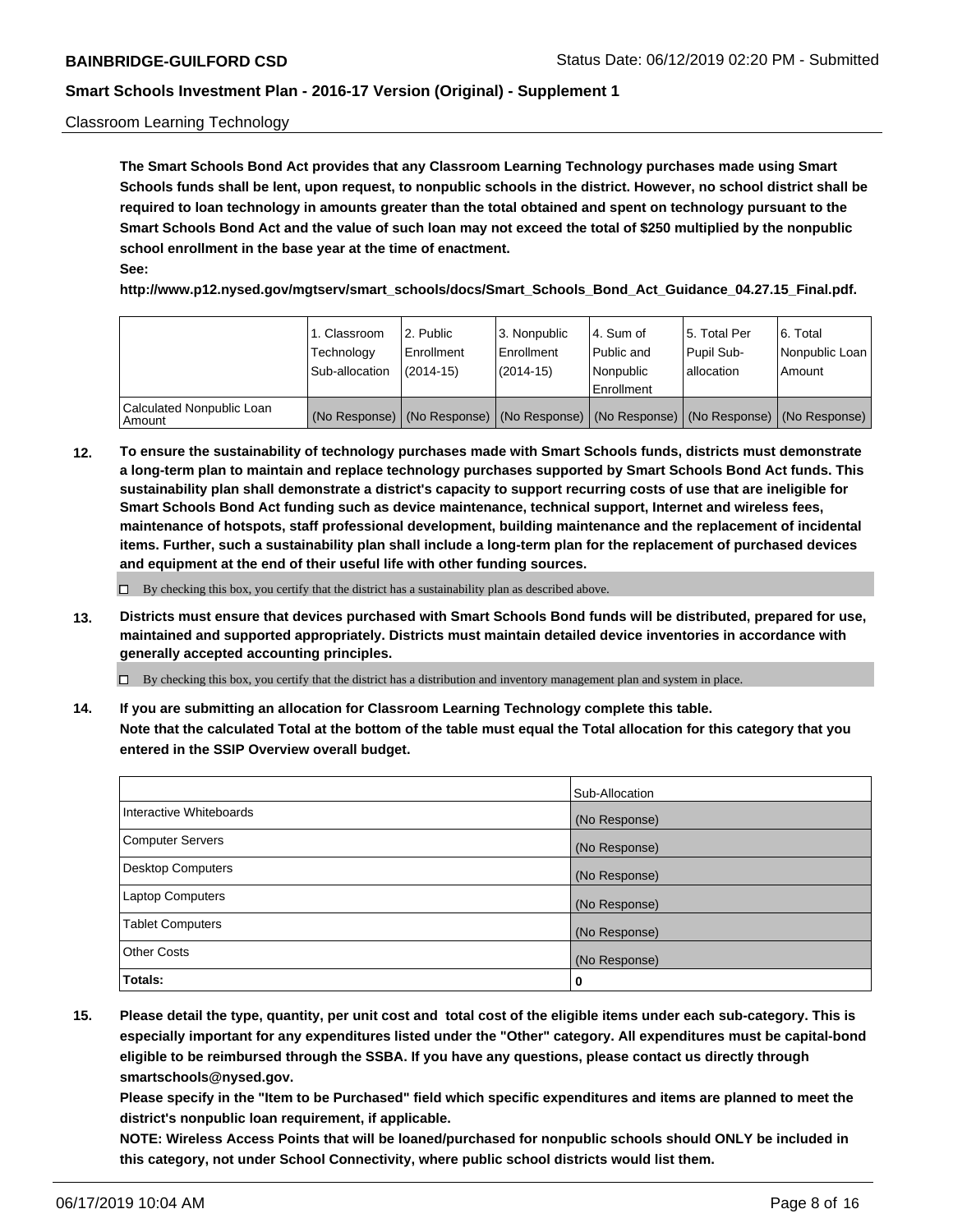Classroom Learning Technology

| Select the allowable expenditure | I Item to be Purchased | Quantity      | Cost per Item | <b>Total Cost</b> |
|----------------------------------|------------------------|---------------|---------------|-------------------|
| type.                            |                        |               |               |                   |
| Repeat to add another item under |                        |               |               |                   |
| each type.                       |                        |               |               |                   |
| (No Response)                    | (No Response)          | (No Response) | (No Response) | (No Response)     |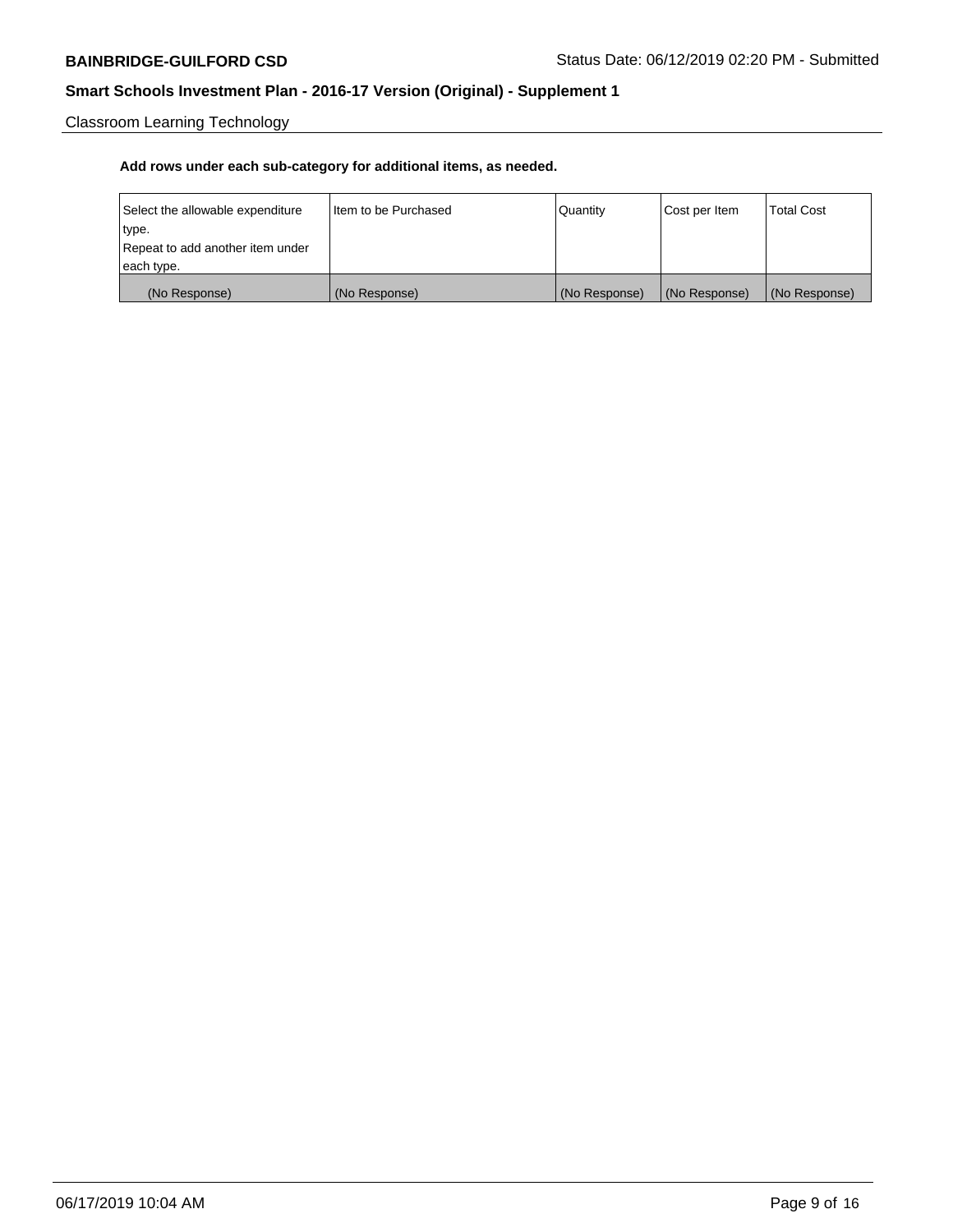#### Pre-Kindergarten Classrooms

**1. Provide information regarding how and where the district is currently serving pre-kindergarten students and justify the need for additional space with enrollment projections over 3 years.**

(No Response)

- **2. Describe the district's plan to construct, enhance or modernize education facilities to accommodate prekindergarten programs. Such plans must include:**
	- **Specific descriptions of what the district intends to do to each space;**
	- **An affirmation that pre-kindergarten classrooms will contain a minimum of 900 square feet per classroom;**
	- **The number of classrooms involved;**
	- **The approximate construction costs per classroom; and**
	- **Confirmation that the space is district-owned or has a long-term lease that exceeds the probable useful life of the improvements.**

(No Response)

**3. Smart Schools Bond Act funds may only be used for capital construction costs. Describe the type and amount of additional funds that will be required to support ineligible ongoing costs (e.g. instruction, supplies) associated with any additional pre-kindergarten classrooms that the district plans to add.**

(No Response)

**4. All plans and specifications for the erection, repair, enlargement or remodeling of school buildings in any public school district in the State must be reviewed and approved by the Commissioner. Districts that plan capital projects using their Smart Schools Bond Act funds will undergo a Preliminary Review Process by the Office of Facilities Planning.**

**Please indicate on a separate row each project number given to you by the Office of Facilities Planning.**

| Project Number |  |
|----------------|--|
| (No Response)  |  |
|                |  |

**5. If you have made an allocation for Pre-Kindergarten Classrooms, complete this table.**

**Note that the calculated Total at the bottom of the table must equal the Total allocation for this category that you entered in the SSIP Overview overall budget.**

|                                          | Sub-Allocation |
|------------------------------------------|----------------|
| Construct Pre-K Classrooms               | (No Response)  |
| Enhance/Modernize Educational Facilities | (No Response)  |
| <b>Other Costs</b>                       | (No Response)  |
| Totals:                                  | 0              |

**6. Please detail the type, quantity, per unit cost and total cost of the eligible items under each sub-category. This is especially important for any expenditures listed under the "Other" category. All expenditures must be capital-bond eligible to be reimbursed through the SSBA. If you have any questions, please contact us directly through smartschools@nysed.gov.**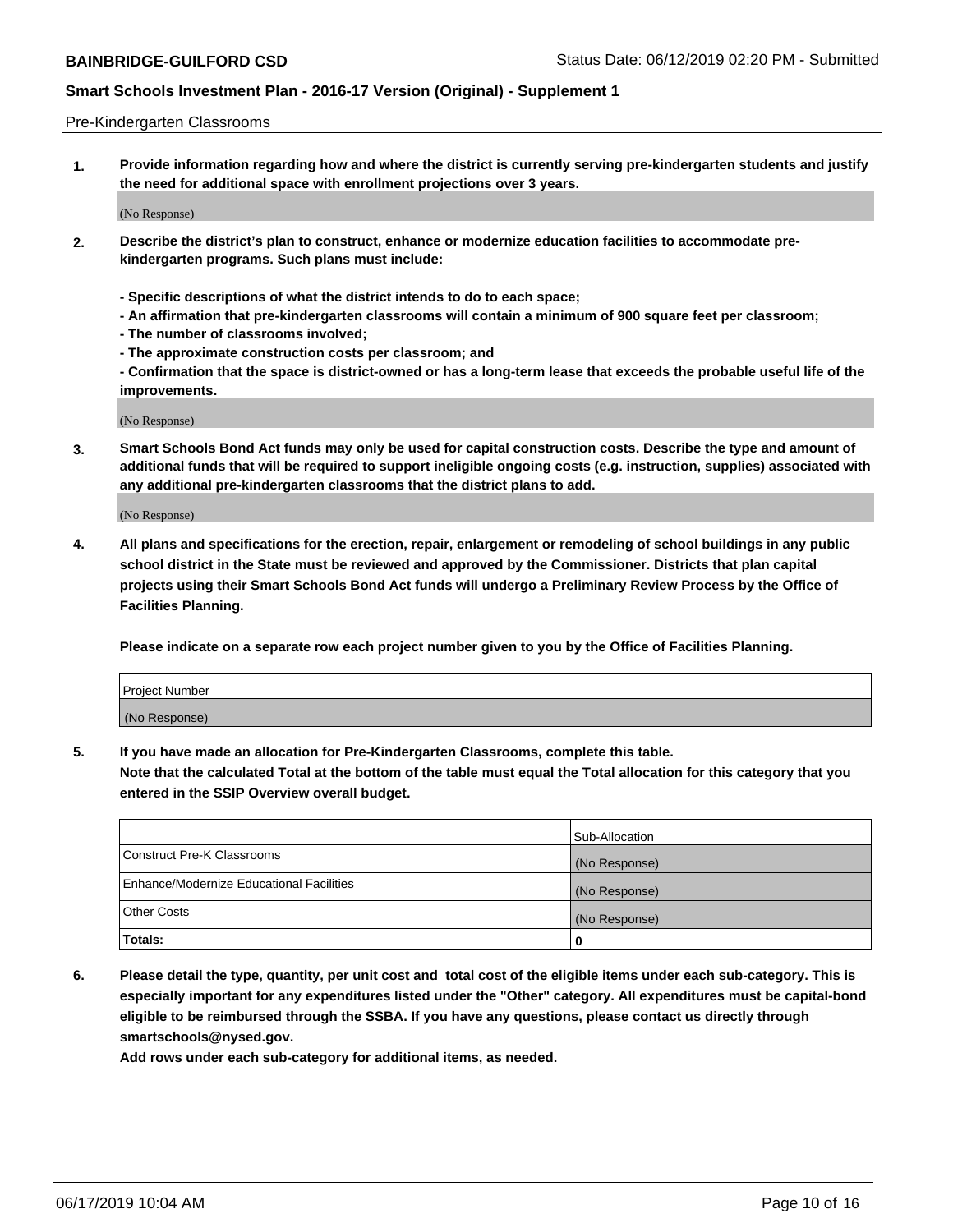Pre-Kindergarten Classrooms

| Select the allowable expenditure<br>type. | Item to be purchased | Quantity      | Cost per Item | <b>Total Cost</b> |
|-------------------------------------------|----------------------|---------------|---------------|-------------------|
| Repeat to add another item under          |                      |               |               |                   |
| each type.                                |                      |               |               |                   |
| (No Response)                             | (No Response)        | (No Response) | (No Response) | (No Response)     |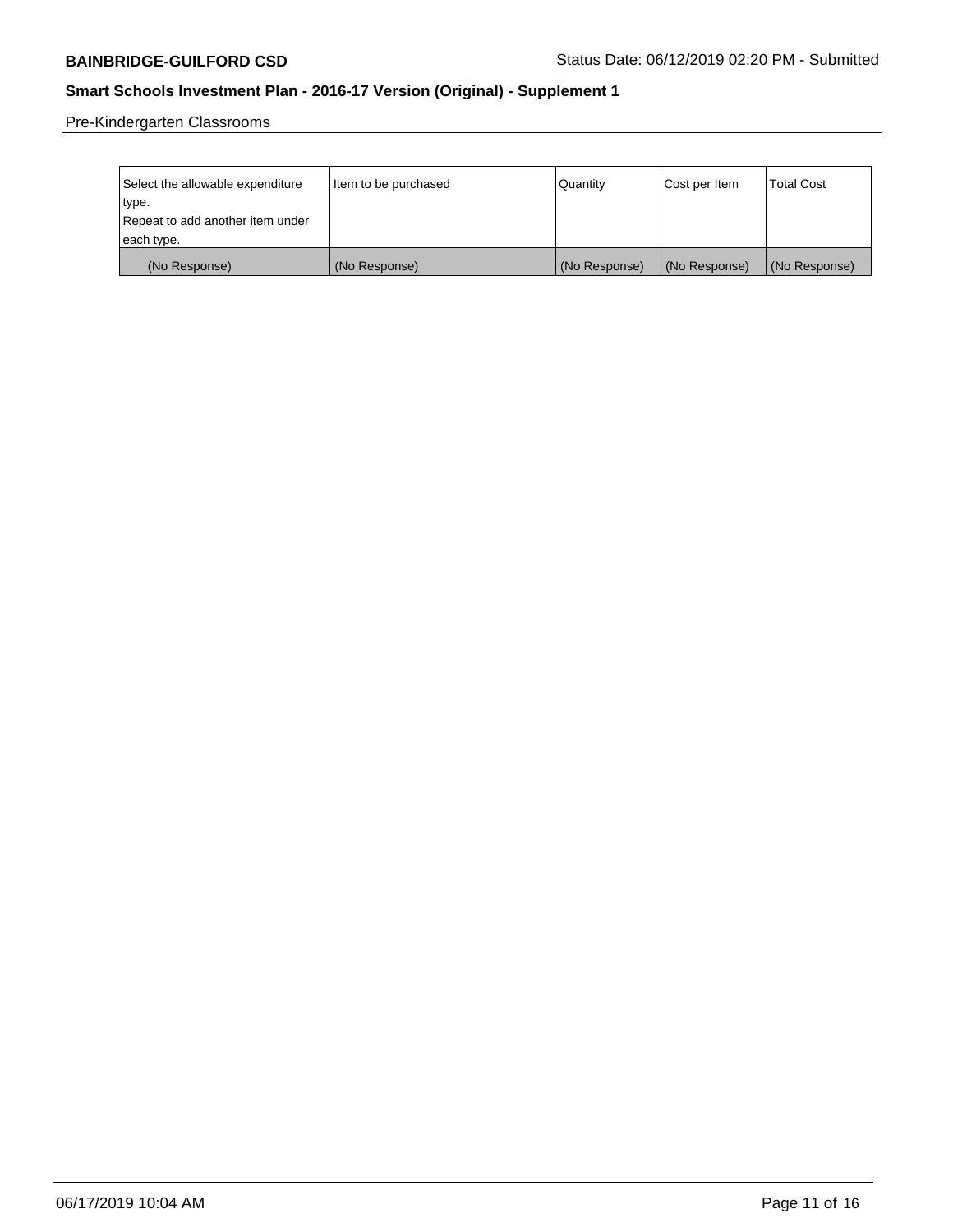Replace Transportable Classrooms

**1. Describe the district's plan to construct, enhance or modernize education facilities to provide high-quality instructional space by replacing transportable classrooms.**

(No Response)

**2. All plans and specifications for the erection, repair, enlargement or remodeling of school buildings in any public school district in the State must be reviewed and approved by the Commissioner. Districts that plan capital projects using their Smart Schools Bond Act funds will undergo a Preliminary Review Process by the Office of Facilities Planning.**

**Please indicate on a separate row each project number given to you by the Office of Facilities Planning.**

| Project Number |  |
|----------------|--|
|                |  |
| (No Response)  |  |

**3. For large projects that seek to blend Smart Schools Bond Act dollars with other funds, please note that Smart Schools Bond Act funds can be allocated on a pro rata basis depending on the number of new classrooms built that directly replace transportable classroom units.**

**If a district seeks to blend Smart Schools Bond Act dollars with other funds describe below what other funds are being used and what portion of the money will be Smart Schools Bond Act funds.**

(No Response)

**4. If you have made an allocation for Replace Transportable Classrooms, complete this table. Note that the calculated Total at the bottom of the table must equal the Total allocation for this category that you entered in the SSIP Overview overall budget.**

|                                                | Sub-Allocation |
|------------------------------------------------|----------------|
| Construct New Instructional Space              | (No Response)  |
| Enhance/Modernize Existing Instructional Space | (No Response)  |
| <b>Other Costs</b>                             | (No Response)  |
| Totals:                                        | 0              |

**5. Please detail the type, quantity, per unit cost and total cost of the eligible items under each sub-category. This is especially important for any expenditures listed under the "Other" category. All expenditures must be capital-bond eligible to be reimbursed through the SSBA. If you have any questions, please contact us directly through smartschools@nysed.gov.**

| Select the allowable expenditure | I ltem to be purchased | l Quantitv    | Cost per Item | <b>Total Cost</b> |
|----------------------------------|------------------------|---------------|---------------|-------------------|
| type.                            |                        |               |               |                   |
| Repeat to add another item under |                        |               |               |                   |
| each type.                       |                        |               |               |                   |
| (No Response)                    | (No Response)          | (No Response) | (No Response) | (No Response)     |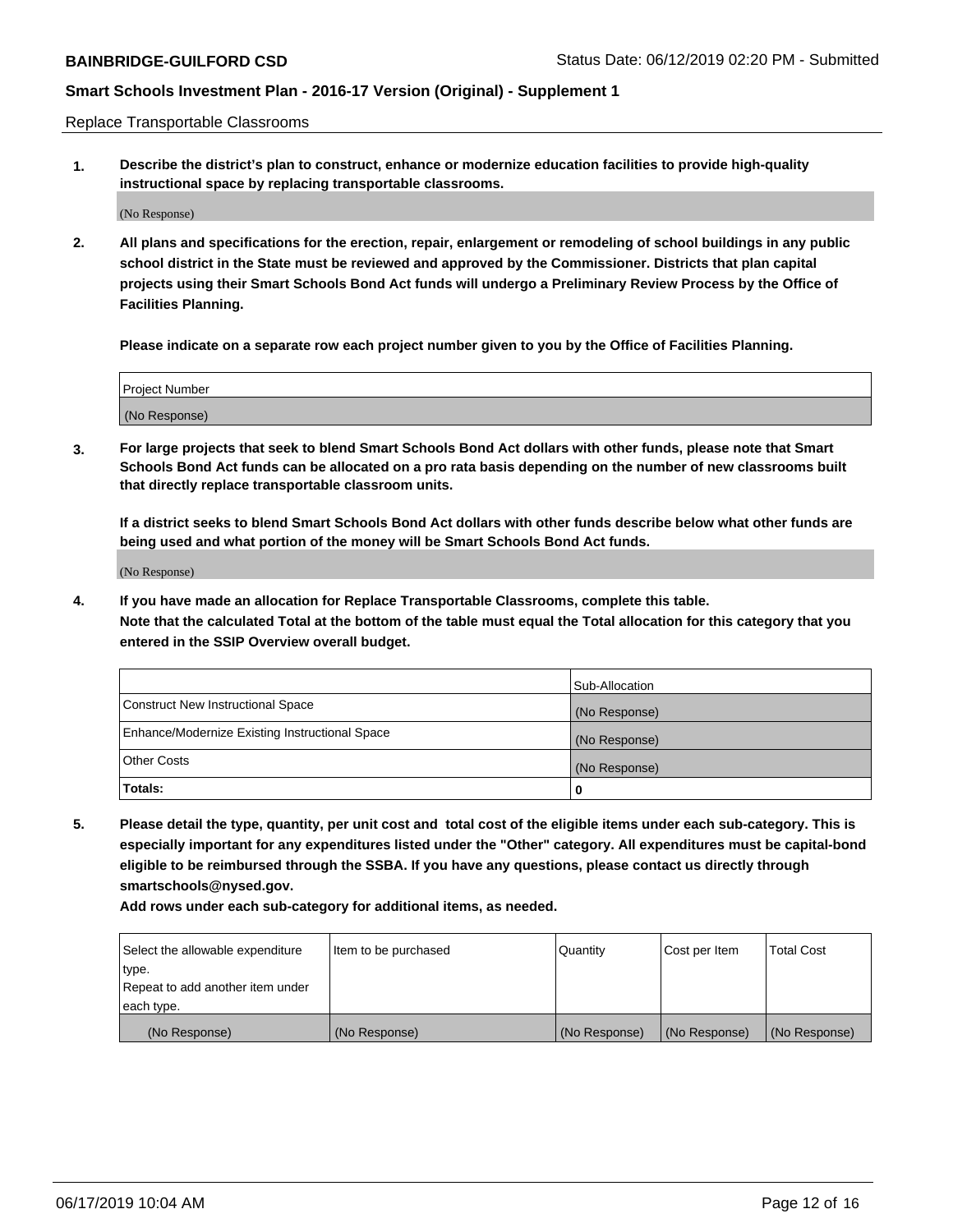#### High-Tech Security Features

### **1. Describe how you intend to use Smart Schools Bond Act funds to install high-tech security features in school buildings and on school campuses.**

In the preliminary Smart Schools Investment Plan, Bainbridge Guilford invested in the door security and emergency communication for the school buildings. In this supplemental application, Bainbridge-Guilford wishes to expand the video security system.

The current system is an extremely antiquated analog system. The recording server has limited capacity and many of the cameras are not reliable. In addition the antiquated analog cameras have poor resolution. The district wishes to create a system that covers all essential areas of all buildings. Additionally, the district wishes to establish a campus wide video system that also covers the parking lots, playing fields and other locations on the campuses.

The district is proposing to purchase video cameras that are higher resolution IP cameras. As technology devices, the district can identify devices that fail and need service from the network.

The district is also planning to purchase expanded video servers. They need the servers to record daily events and archive specific events for future access in disciplinary incidents. Currently storage is limited and there is almost no capacity for archiving.

**2. All plans and specifications for the erection, repair, enlargement or remodeling of school buildings in any public school district in the State must be reviewed and approved by the Commissioner. Districts that plan capital projects using their Smart Schools Bond Act funds will undergo a Preliminary Review Process by the Office of Facilities Planning.** 

**Please indicate on a separate row each project number given to you by the Office of Facilities Planning.**

| Project Number        |  |
|-----------------------|--|
| 08-02-01-04-7-999-BA1 |  |
| 08-02-01-04-7-999-001 |  |

- **3. Was your project deemed eligible for streamlined Review?**
	- Yes
	- $\boxtimes$  No
- **4. Include the name and license number of the architect or engineer of record.**

| Name          | License Number |
|---------------|----------------|
| James R. King | 15925          |

**5. If you have made an allocation for High-Tech Security Features, complete this table.**

**Note that the calculated Total at the bottom of the table must equal the Total allocation for this category that you entered in the SSIP Overview overall budget.**

|                                                      | Sub-Allocation |
|------------------------------------------------------|----------------|
| Capital-Intensive Security Project (Standard Review) | $\overline{0}$ |
| <b>Electronic Security System</b>                    | 259,693        |
| <b>Entry Control System</b>                          | $\overline{0}$ |
| Approved Door Hardening Project                      | $\Omega$       |
| <b>Other Costs</b>                                   | 32,135         |
| Totals:                                              | 291,828        |

**6. Please detail the type, quantity, per unit cost and total cost of the eligible items under each sub-category. This is especially important for any expenditures listed under the "Other" category. All expenditures must be capital-bond eligible to be reimbursed through the SSBA. If you have any questions, please contact us directly through smartschools@nysed.gov.**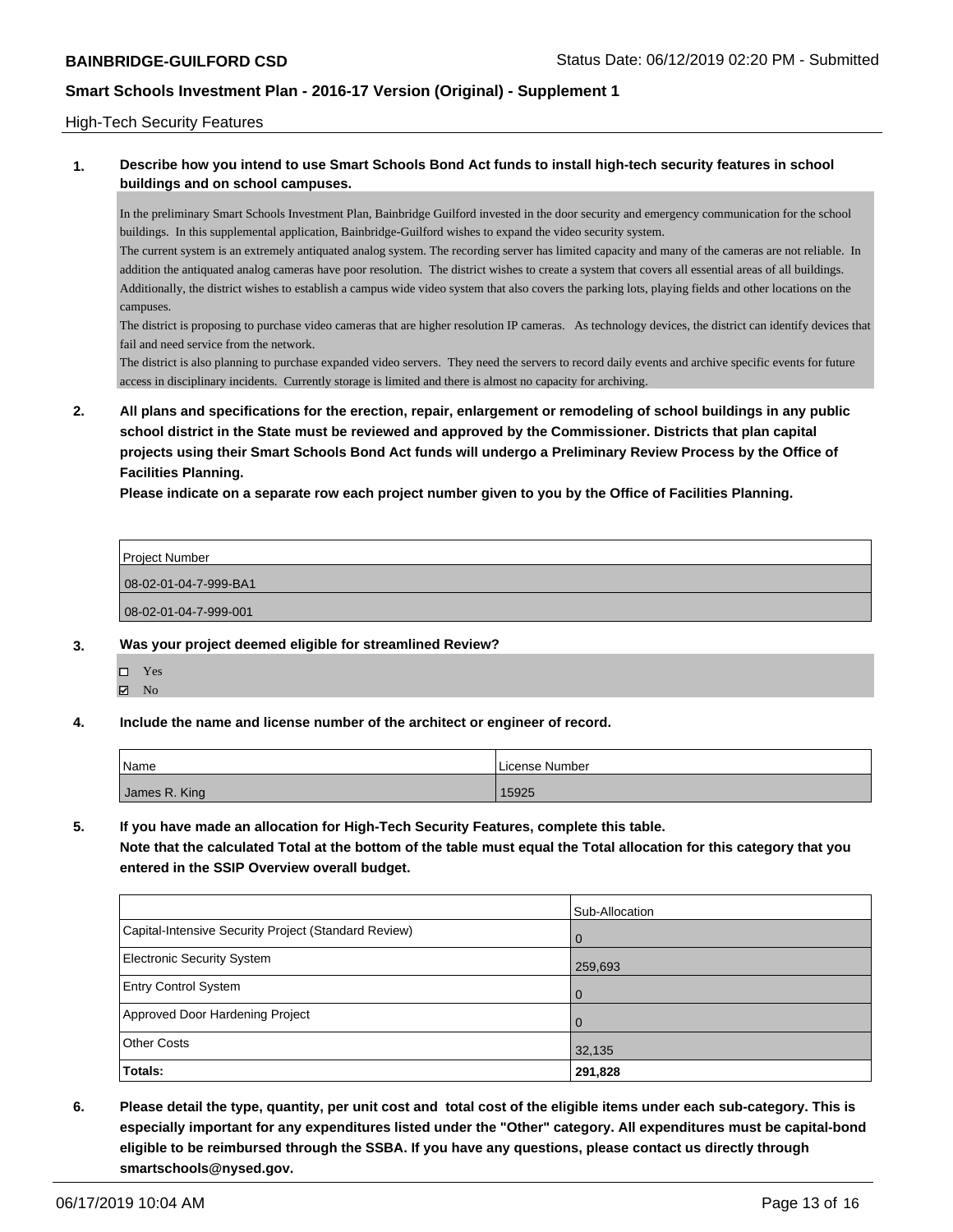# High-Tech Security Features

| Select the allowable expenditure<br>type.      | Item to be purchased                                                                                                                                                            | Quantity | Cost per Item | <b>Total Cost</b> |
|------------------------------------------------|---------------------------------------------------------------------------------------------------------------------------------------------------------------------------------|----------|---------------|-------------------|
| Repeat to add another item under<br>each type. |                                                                                                                                                                                 |          |               |                   |
| <b>Electronic Security System</b>              | Avigilon: ACC 6 Enterprise license for<br>up to 4 camera channels                                                                                                               | 2.00     | 1,034         | 2,068             |
| <b>Electronic Security System</b>              | Avigilon: 3MP Int Surface Dome, 3-<br>9mm f/1.3, w/WDR, LC Tech, D/N, and<br>Analytics                                                                                          | 11.00    | 747           | 8,217             |
| <b>Electronic Security System</b>              | Day Automation: Interior IP Camera<br><b>Termination Kit</b>                                                                                                                    | 19.00    | 29            | 551               |
| <b>Electronic Security System</b>              | Avigilon: 12MP Int/Ext Fisheye w/IR,<br>1.45mm f/2.2, w/D/N                                                                                                                     | 1.00     | 967           | 967               |
| <b>Electronic Security System</b>              | Avigilon: Single port Gigabit 802.3at<br>PoE Plus injector, Class 4 - NA power<br>cord                                                                                          | 24.00    | 68            | 1,632             |
| <b>Electronic Security System</b>              | Avigilon: Reinforcing wall mount<br>adapter for ES-HD-HWS-SM, ES-HD-<br>HWS, ES-HD-CWS, ES-HD-HWS-LG<br>& ES-HD-CWS-LG                                                          | 23.00    | 36            | 828               |
| <b>Electronic Security System</b>              | Avigilon: Sigma, 18-35mm, f/1.8, Auto-<br>Iris, Vari Focal                                                                                                                      | 21.00    | 1,486         | 31,206            |
| <b>Electronic Security System</b>              | Avigilon: Large Format Enclosure for<br>HD IP Pro Cameras with<br>12VDC/24VAC Heater, Wall Bracket<br>and Sunshield, Max combined camera<br>and lens length is 12.8in (32.5 cm) | 23.00    | 371           | 8,533             |
| <b>Electronic Security System</b>              | Avigilon: 8MP (4k) Box, H.264 HD Pro<br>w/LC Tech                                                                                                                               | 16.00    | 1,866         | 29,856            |
| <b>Electronic Security System</b>              | Day Automation: Exterior IP Camera<br><b>Termination Kit</b>                                                                                                                    | 32.00    | 102           | 3,264             |
| <b>Electronic Security System</b>              | Avigilon: Optional PoE+ power<br>module, Powers full camera enclosure<br>features & camera with a single<br>Ethernet connection                                                 | 23.00    | 210           | 4,830             |
| <b>Electronic Security System</b>              | Avigilon: Canon, 50mm, f/1.4, Auto-Iris                                                                                                                                         | 1.00     | 746           | 746               |
| <b>Electronic Security System</b>              | Avigilon: Junction box for the H4A-BO-<br><b>IR HD Bullet Cameras</b>                                                                                                           | 9.00     | 81            | 729               |
| <b>Electronic Security System</b>              | Avigilon: 3MP Int/Ext Bullet w/IR, 9-<br>22mm f/1.6, w/WDR, LC Tech, and<br>Analytics                                                                                           | 1.00     | 962           | 962               |
| <b>Electronic Security System</b>              | Avigilon: 8MP (4k) Int/Ext Bullet w/IR,<br>4.3-8mm f/1.8, w/D/N and Analytics                                                                                                   | 6.00     | 1,343         | 8,058             |
| <b>Electronic Security System</b>              | Avigilon: ACC 6 Enterprise license for                                                                                                                                          | 1.00     | 4,023         | 4,023             |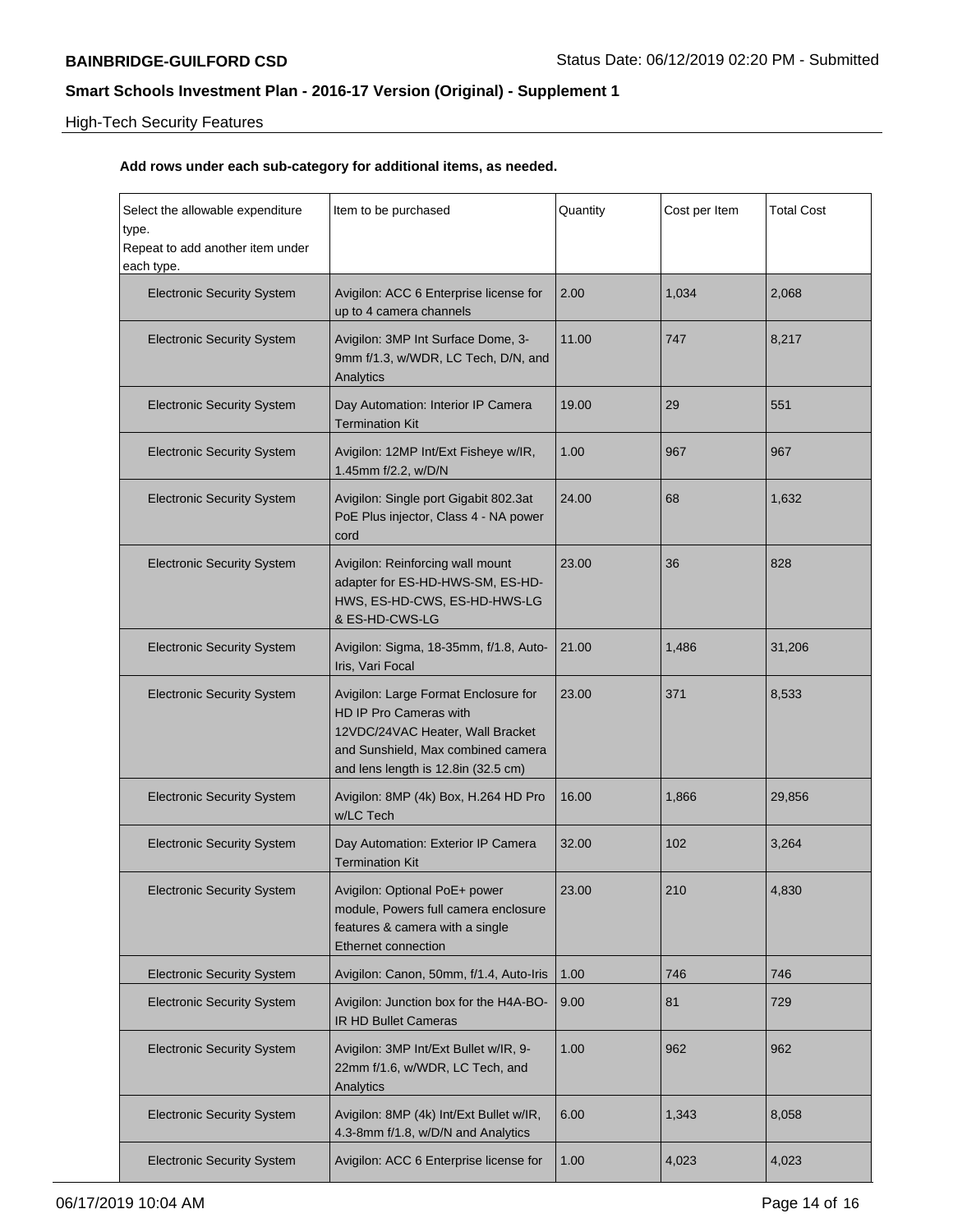High-Tech Security Features

| Select the allowable expenditure<br>type.<br>Repeat to add another item under<br>each type. | Item to be purchased                                                                                                                       | Quantity | Cost per Item | <b>Total Cost</b> |
|---------------------------------------------------------------------------------------------|--------------------------------------------------------------------------------------------------------------------------------------------|----------|---------------|-------------------|
|                                                                                             | up to 16 camera channels                                                                                                                   |          |               |                   |
| <b>Electronic Security System</b>                                                           | Avigilon: 5MP Int Surface Dome, 4.3-<br>8mm f/1.8, w/LC Tech, D/N, and<br>Analytics                                                        | 4.00     | 855           | 3,420             |
| <b>Electronic Security System</b>                                                           | Avigilon: 3x 3MP Int In-Ceiling<br>Multisensor Dome, 2.8-8mm f/1.3,<br>w/WDR and D/N                                                       | 1.00     | 1,589         | 1,589             |
| <b>Electronic Security System</b>                                                           | Avigilon: Metal Ceiling panel for H4<br>PTZ cameras.                                                                                       | 1.00     | 81            | 81                |
| <b>Electronic Security System</b>                                                           | Avigilon: 5MP Int Surface Dome w/IR,<br>4.3-8mm f/1.8, w/LC Tech, D/N, and<br>Analytics                                                    | 2.00     | 899           | 1,798             |
| <b>Electronic Security System</b>                                                           | Avigilon: 3MP Int/Ext Bullet w/IR, 3-<br>9mm f/1.3, w/WDR, LC Tech, and<br>Analytics                                                       | 2.00     | 926           | 1,852             |
| <b>Electronic Security System</b>                                                           | Avigilon: ACC 6 Enterprise license for<br>up to 1 camera channels                                                                          | 3.00     | 300           | 900               |
| <b>Electronic Security System</b>                                                           | Avigilon: ACC 6 Enterprise license for<br>up to 8 camera channels                                                                          | 2.00     | 2,050         | 4,100             |
| <b>Electronic Security System</b>                                                           | Avigilon: 16 MP (5K) Box, H.264 HD<br>Pro w/LC Tech                                                                                        | 6.00     | 6,713         | 40,278            |
| <b>Electronic Security System</b>                                                           | Avigilon: 30MP (7k) Box, H.264 HD<br>Pro w/LC Tech                                                                                         | 1.00     | 8,950         | 8,950             |
| <b>Electronic Security System</b>                                                           | Avigilon: Sigma, 35mm, f/1.4, Auto-Iris                                                                                                    | 1.00     | 1,857         | 1,857             |
| <b>Electronic Security System</b>                                                           | Day Automation: Network Video<br>Server, 2U Rack Mount, 137 TB, and<br>Academic Licensing, Includes<br>application configuration services. | 1.00     | 29,960        | 29,960            |
| <b>Other Costs</b>                                                                          | <b>Professional Services for</b><br>Engineering/Programming/Proj<br>Management/Checkout                                                    | 1.00     | 32,135        | 32,135            |
| <b>Electronic Security System</b>                                                           | Installation of cameras and server<br>equipment                                                                                            | 1.00     | 58,438        | 58,438            |